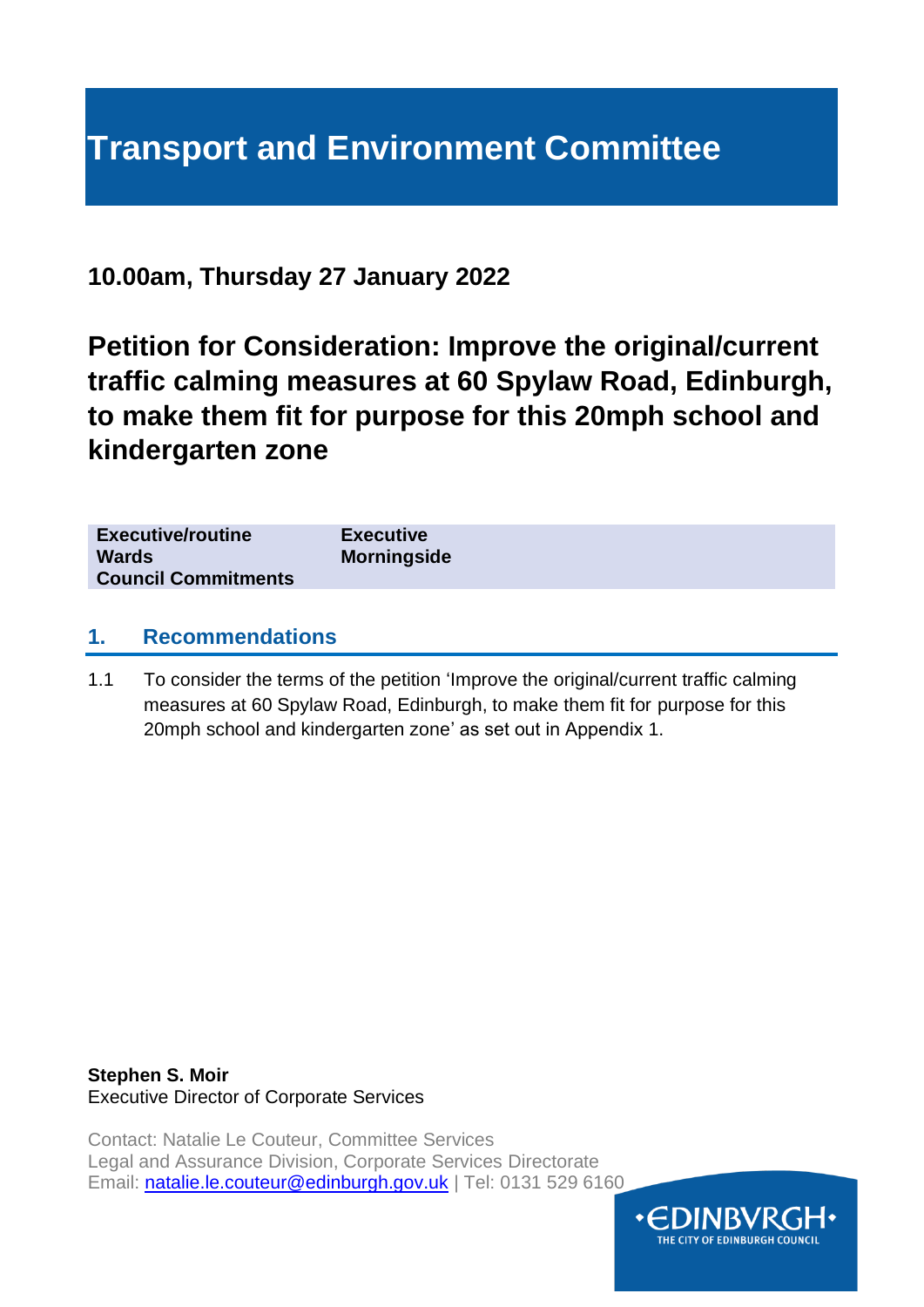# **Report**

**Petition for Consideration: Improve the original/current traffic calming measures at 60 Spylaw Road, Edinburgh, to make them fit for purpose for this 20mph school and kindergarten zone**

#### **2. Executive Summary**

2.1 The Transport and Environment Committee is asked to consider a petition at this meeting.

#### **3. Background**

- 3.1 Petitions are sent to the relevant executive committee for consideration. At the meeting, the committee can:
	- a) request a report on the issues raised by the petitioner and the Committee;
	- b) agree that the issues raised do not merit further action and/or
	- c) agree to take any other appropriate action.

#### **4. Main report**

- 4.1 A valid petition entitled 'Improve the original/current traffic calming measures at 60 Spylaw Road, Edinburgh, to make them fit for purpose for this 20mph school and kindergarten zone' has been received. The petition received 225 signatures.
- 4.2 The petition calls on the Council to install a Pedestrian Safety Crossing and traffic calming measures to ensure the school zone speed limit is adhered to at site and to note that the Edinburgh Steiner School is willing to fundraise to help meet the costs.
- 4.3 The petition also calls on the Council to introduce speed reduction measures to bring down the speed of the traffic on these roads.
- 4.4 To assist the Committee with the consideration of this petition, officers considered any immediate implications of this proposal.
- 4.5 To ensure that the Road Safety team's resources are targeted at areas where there is the greatest need and that a fair and consistent approach is adopted across the city's communities, it utilises various evidence-led assessment and prioritisation processes that have been approved for this purpose by the Committee.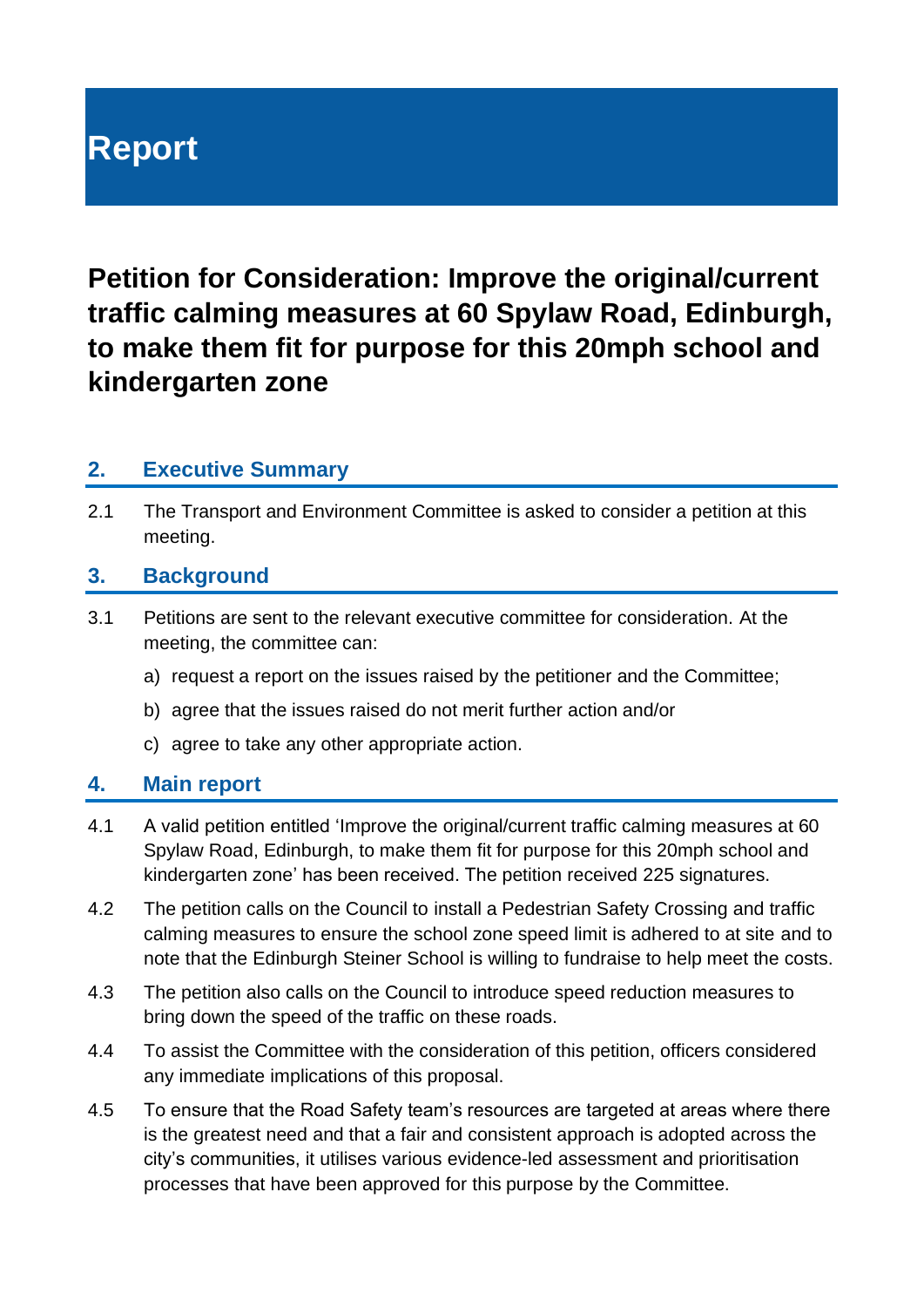- 4.6 In order to manage requests for pedestrian crossing facilities, a priority system has been developed to evaluate locations and the crossing type most suitable for each location. This priority system was approved by the Committee on [28 July 2009.](https://democracy.edinburgh.gov.uk/Data/Transport,%20Infrastructure%20and%20Environment%20Committee/20090728/Agenda/pedestrian_crossing_prioritisation_process.pdf)
- 4.7 The base data which is used to assess if a location is suitable for a crossing is known as the PV2 value. This is a nationally recognised value that indicates the number of passing vehicles and crossing pedestrians. Pedestrian and vehicle counts are taken over the peak hours of a weekday, from 7am to 10am and 3pm to 6pm, and avoiding school holidays or any other factors which might cause an abnormal result.
- 4.8 This base PV2 value is then adjusted to take account of local factors such as the age of those crossing, the composition and speed of passing traffic, the road width, the number of pedestrian accidents and the presence of nearby trip attractors such as schools, doctors' surgeries, shops etc.
- 4.9 A location with an adjusted PV2 value of 1 or higher (2 or higher on a dual carriageway) would be considered for a puffin crossing, locations with a value of 0.3 or higher would be considered for a suite of measures that includes a zebra crossing, refuge island or pavement build-outs. If a very low PV2 value is achieved, no additional crossing facilities may be recommended.
- 4.10 A crossing assessment was undertaken on Spylaw Road at the Edinburgh Steiner School in October 2021, resulting in an adjusted PV2 value of 0.274. This location does not therefore meet the required criteria for a pedestrian crossing to be provided under the Pedestrian Crossing Prioritisation Programme.
- 4.11 The Road Safety team also undertakes bi-annual batches of traffic surveys at locations where speeding concerns have been raised. Traffic data allows resources to be directed to the locations where there is significant speed limit non-compliance.
- 4.12 The Council's current approach to the installation of speed reduction measures, including physical traffic calming measures, was set out in a report to the Committee on [11 October 2019,](https://democracy.edinburgh.gov.uk/ieListDocuments.aspx?CId=136&MId=330&Ver=4) titled Evaluation of the 20mph Speed Limit Roll Out. Further details were provided within a subsequent report on [27 February 2020,](https://democracy.edinburgh.gov.uk/documents/s14506/Item%207.3%20-%20106898_Approach%20to%20Extension%20of%2020mph%20Speed%20Limits_270220_v1.4.pdf) titled Approach to Extension of 20mph Limits.
- 4.13 As outlined in the October 2019 report, the Road Safety team will investigate the suitability of further speed reduction measures at locations where average speeds are measured above normal tolerance.
- 4.14 The use of physical traffic calming measures will generally only now be considered where there is either a significant history of speed related collisions or where average vehicle speeds remain excessively high following the use of other speed reduction measures.
- 4.15 In the latest available three year period (to the end of September 2021), there were no personal injury collisions reported to the Police at Spylaw Road, between Gray's Loan and the junction with Gillsland Road/Mid Gillsland Road.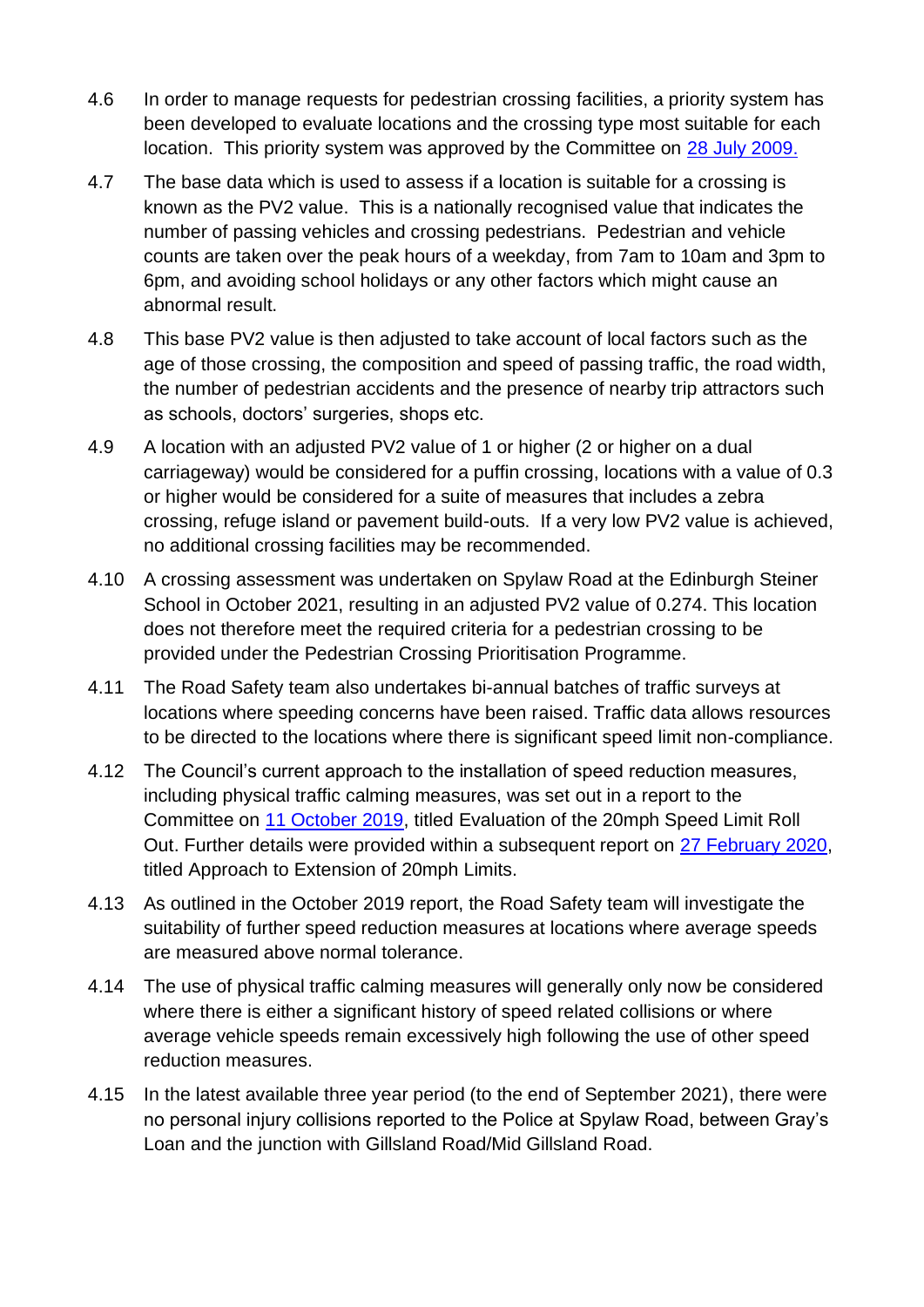- 4.16 It is currently anticipated that the next batch of traffic surveys will be undertaken in Spring 2022 and a speed survey will be carried out at Spylaw Road, at the Edinburgh Steiner School, as part of this batch.
- 4.17 In addition, the Road Safety team is currently progressing a School Travel Plan Review across all schools in the city by cluster. This piece of work will be carried out over the next 24 months. The aim of the review is to develop an Action Plan of measures to be delivered over a five year period for each school, in consultation with parents, children and the schools, to make the routes and streets surrounding each school safer and to encourage more active travel to school. This process could potentially enable measures to be implemented at locations where the above criteria have not been met but where there are issues of serious concern to school communities.
- 4.18 As temporary Spaces for People measures are in place at the Edinburgh Steiner School, its School Travel Plan Review is being prioritised and the survey for this is currently underway. The deadline for survey responses has been extended to January 2022 at the request of the school. The information arising from the survey will enable further conversations to take place to establish what the school staff, pupils and parents would like to see provided on a permanent basis, both in relation to the temporary measures at the school frontage and also on the wider routes to school.
- 4.19 Following agreement of the Action Plan, design work will commence on those actions prioritised most highly. This process of design, consultation and delivery for a signalised pedestrian crossing facility is normally expected to take around 18 months to complete. This can however vary, depending on the complexity of the design and the local environment.
- 4.20 As part of this process, consideration would also be given to whether a signalised pedestrian and cycle Toucan crossing should be provided at this location and, if so, what other new cycle infrastructure might be required to support this.

#### **5. Next Steps**

5.1 The committee will determine next steps at this meeting.

#### **6. Financial impact**

6.1 Any proposals would be required to be fully costed, including any legal implications and agreed through the annual budget process.

#### **7. Stakeholder/Community Impact**

7.1 Any proposals would require full community consultation.

#### **8. Background reading/external references**

8.1 [Minute of the City of Edinburgh Council 22 June 2017.](https://democracy.edinburgh.gov.uk/CeListDocuments.aspx?CommitteeId=150&MeetingId=1004&DF=22%2f06%2f2017&Ver=2)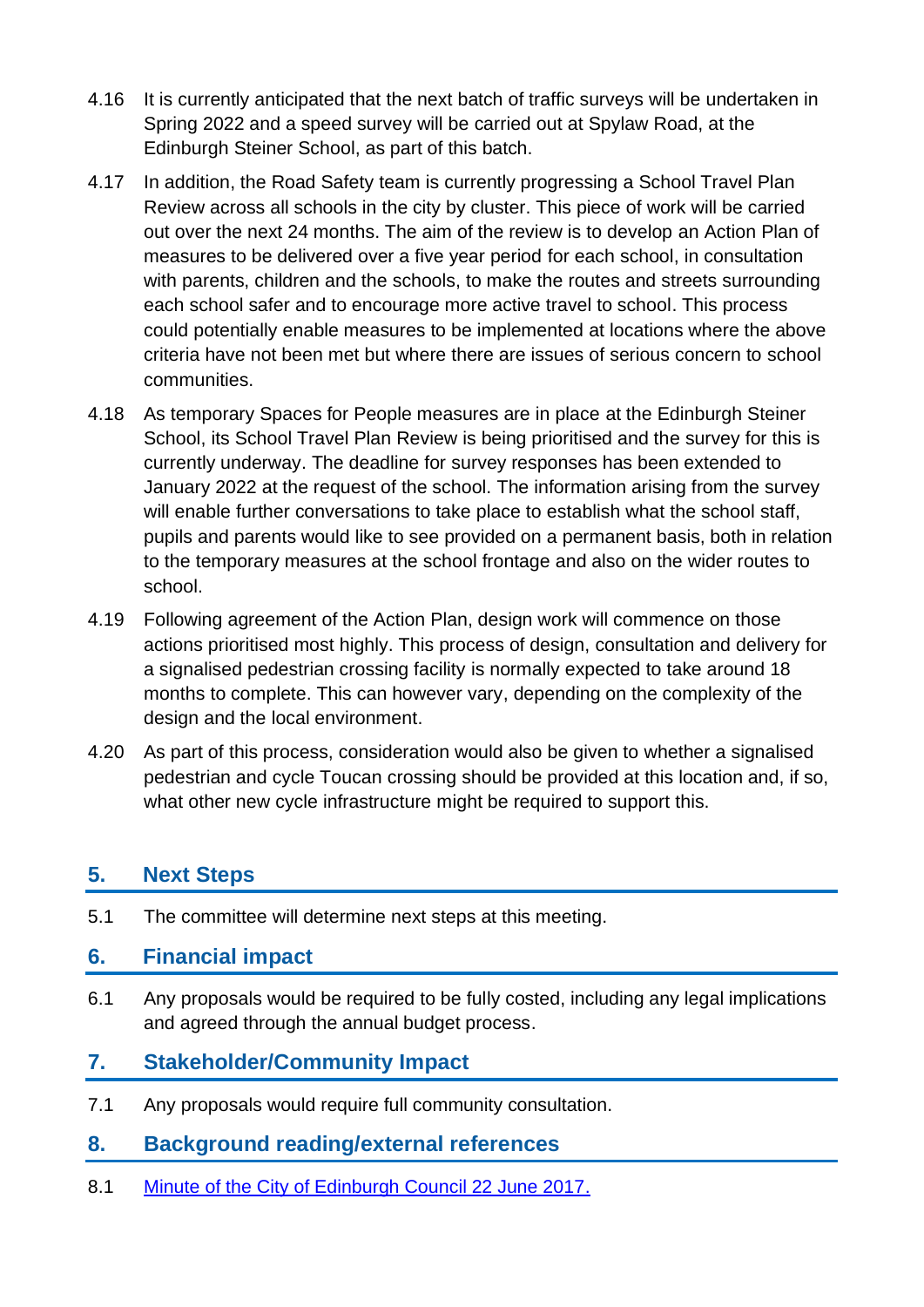### **9. Appendices**

9.1 Appendix 1 – Petition - Improve the original/current traffic calming measures at 60 Spylaw Road, Edinburgh, to make them fit for purpose for this 20mph school and kindergarten zone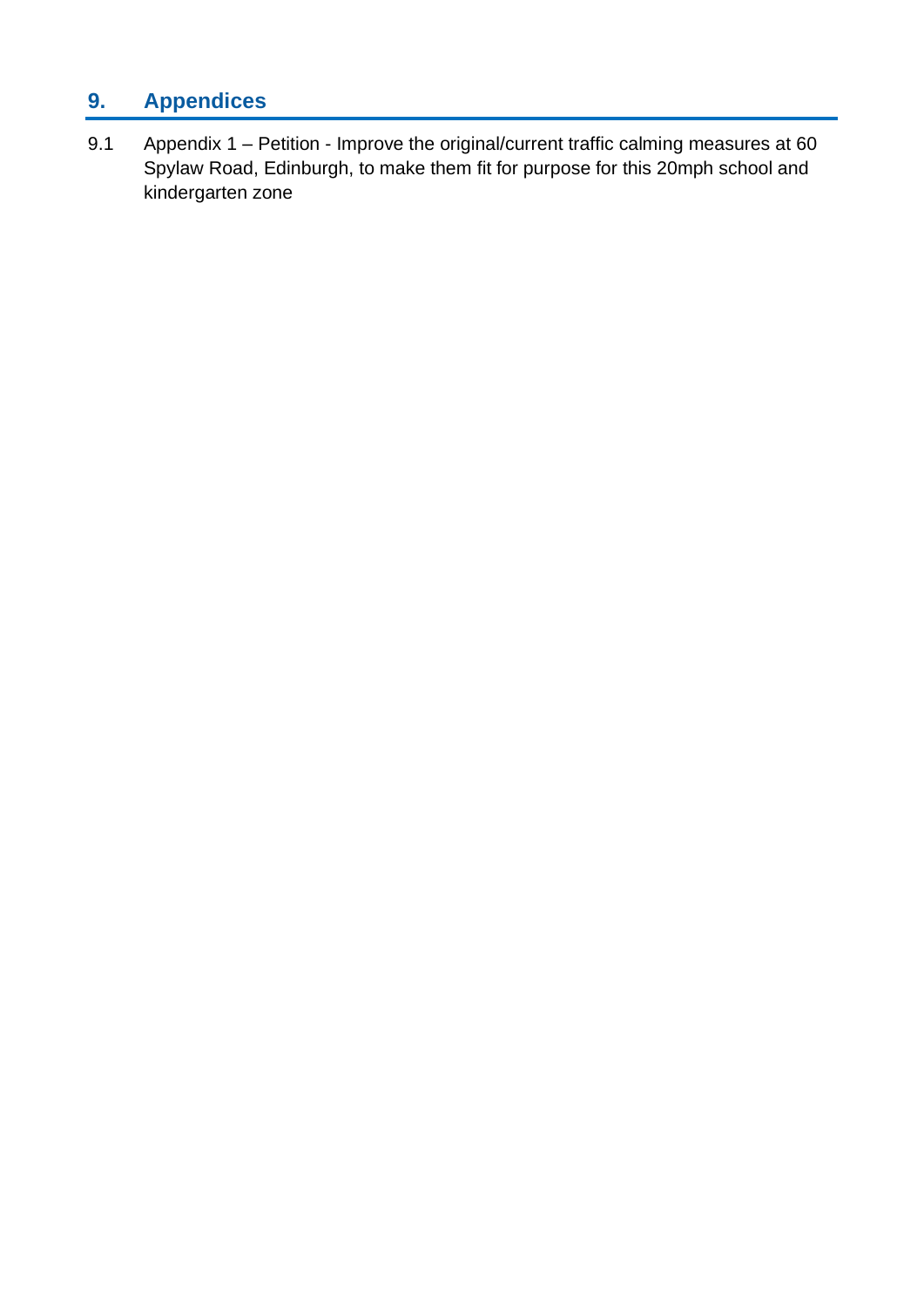## **Appendix 1 - Improve the original/current traffic calming measures at 60 Spylaw Road, Edinburgh, to make them fit for purpose for this 20mph school and kindergarten zone**

| Date made<br>available<br>for<br>signatures | <b>Date closed</b><br>for<br>signatures | <b>Petitions Title and Petitions Statement</b>                                                                                                                                                                                                                                                                         | <b>Wards affected</b> |
|---------------------------------------------|-----------------------------------------|------------------------------------------------------------------------------------------------------------------------------------------------------------------------------------------------------------------------------------------------------------------------------------------------------------------------|-----------------------|
| 30<br>November<br>2021                      | 1 December<br>2021                      | Improve the original/current traffic<br>calming measures at 60 Spylaw Road,<br>Edinburgh, to make them fit for purpose<br>for this 20mph school and kindergarten<br>zone                                                                                                                                               | Morningside           |
|                                             |                                         | Edinburgh Steiner School (roll 280+) has its<br>main entrance at 60 Spylaw Road, EH10<br>5PQ, with no PSC anywhere along 587m<br>length of road (9.6m wide).                                                                                                                                                           |                       |
|                                             |                                         | Only Steiner Waldorf school around. 38%<br>pupils dropped off/picked up by car, 2-in-5<br>walk/cycle/scoot (Sustrans).                                                                                                                                                                                                 |                       |
|                                             |                                         | 70+ enrolled pupils aged 2-5 too young to<br>learn Green Cross Code; 97 aged 6 - 11 too<br>young to independently cross; 54 aged 12-<br>15 are most vulnerable pedestrians (highest<br>all severities pedestrian casualty rates,<br>Transport Scotland, 2019).                                                         |                       |
|                                             |                                         | Significantly increased traffic volume every<br>morning: school drop-off area, commuting,<br>rat-running to nearby 2,500-roll school on<br>Colinton Road.                                                                                                                                                              |                       |
|                                             |                                         | Updated Highway Code regarding<br>pedestrian crossing rights ignored by<br>motorists. 20-mph zone not enforced.<br>Regular close-calls endanger our children.                                                                                                                                                          |                       |
|                                             |                                         | Indicative study at site yielded PV <sup>2</sup> value of<br>0.61 x 10, at peak hour 8am - 9am above<br>benchmark for Zebra Crossing<br>consideration. Calculations relied on<br>conservative ESS pedestrian-use only.<br>Nearby church, care home, school and<br>nursery would substantially increase PV <sup>2</sup> |                       |